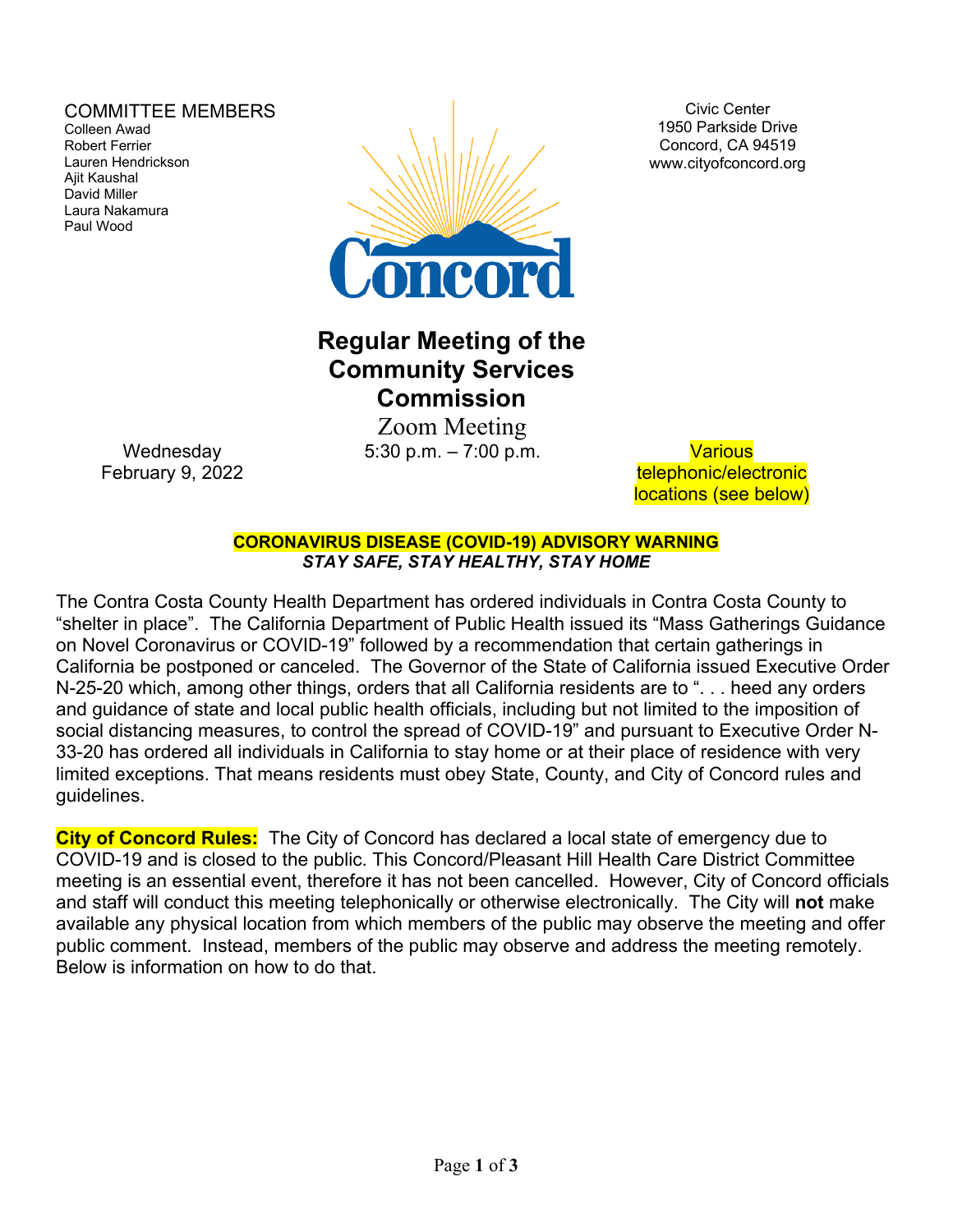To view the meeting remotely, from a PC, Mac, iPad, iPhone or Android device: www.zoom.com

Join Zoom Meeting

[https://cityofconcord.zoom.us/j/88615612559?pwd=S2xqOUJkY1hOaVRwY](https://cityofconcord.zoom.us/j/88615612559?pwd=S2xqOUJkY1hOaVRwYmZscDU1RkZwZz09) [mZscDU1RkZwZz09](https://cityofconcord.zoom.us/j/88615612559?pwd=S2xqOUJkY1hOaVRwYmZscDU1RkZwZz09)

Meeting ID: 886 1561 2559 Passcode: 136174 One tap mobile +16699006833,,88615612559#,,,,\*136174# US (San Jose) +13462487799,,88615612559#,,,,\*136174# US (Houston)

Dial by your location

 +1 669 900 6833 US (San Jose) +1 346 248 7799 US (Houston) +1 253 215 8782 US (Tacoma) +1 312 626 6799 US (Chicago) +1 929 436 2866 US (New York) +1 301 715 8592 US (Washington DC) 888 475 4499 US Toll-free 877 853 5257 US Toll-free Meeting ID: 886 1561 2559 Passcode: 136174 Find your local number:<https://cityofconcord.zoom.us/u/kdnGLzeEEw>